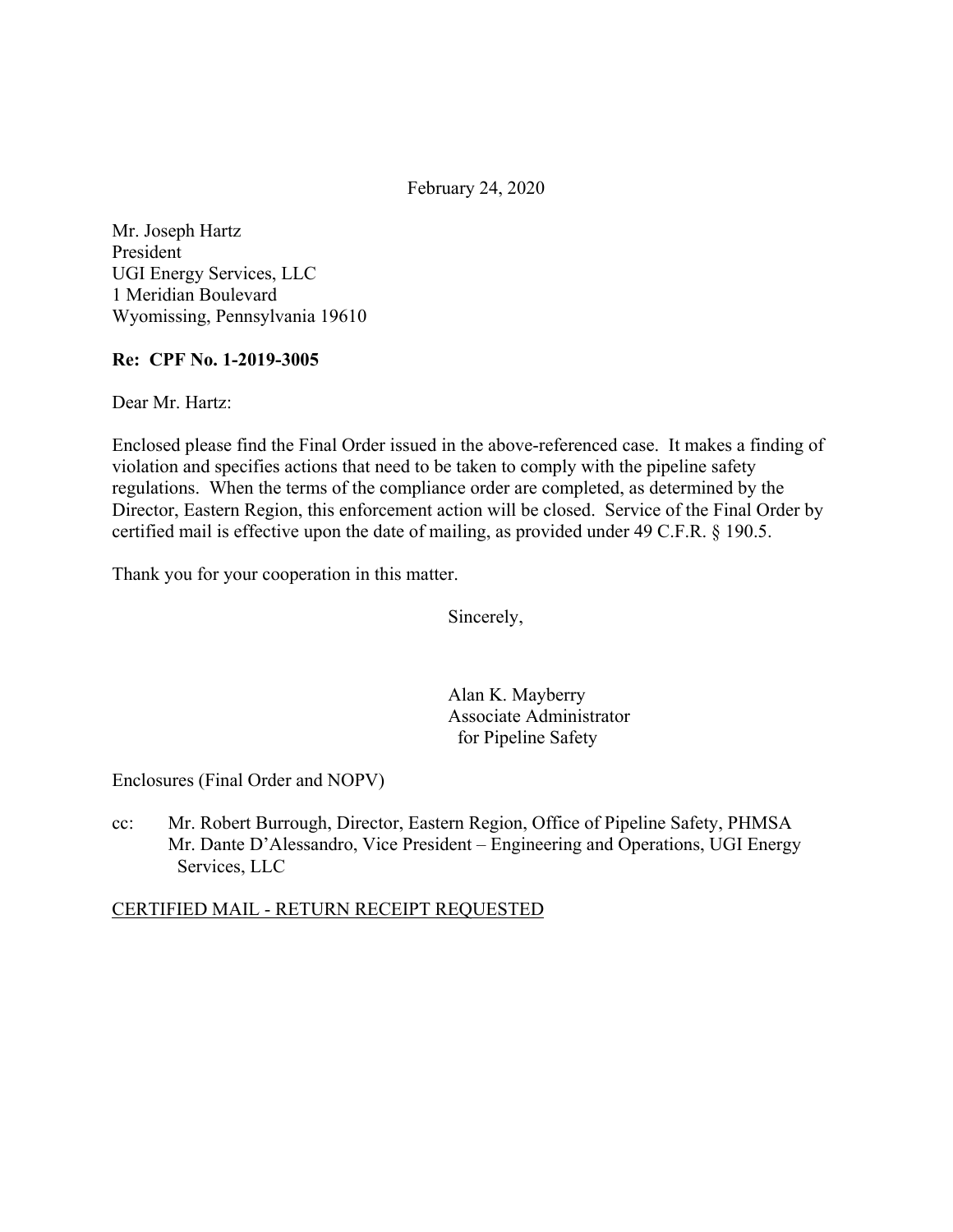# **U.S. DEPARTMENT OF TRANSPORTATION PIPELINE AND HAZARDOUS MATERIALS SAFETY ADMINISTRATION OFFICE OF PIPELINE SAFETY WASHINGTON, D.C. 20590**

**)** 

**)** 

**In the Matter of )** 

UGI Energy Services, LLC,  $\qquad \qquad$  (PF No. 1-2019-3005)

 $\mathcal{L}=\{1,2,3,4,5\}$ 

 **)** 

**\_\_\_\_\_\_\_\_\_\_\_\_\_\_\_\_\_\_\_\_\_\_\_\_\_\_\_\_\_\_\_\_\_\_\_\_)** 

**Respondent. )** 

### **FINAL ORDER**

On December 5, 2019, pursuant to 49 C.F.R. § 190.207, the Director, Eastern Region, Office of Pipeline Safety (OPS), issued a Notice of Probable Violation (Notice) to UGI Energy Services, LLC (Respondent). The Notice proposed finding that Respondent had violated 49 C.F.R. § 193.2605(b)(1). The Notice also proposed certain measures to correct the violations. Respondent did not contest the allegation of violation nor the corrective measures.

Based upon a review of all of the evidence, pursuant to § 190.213, I find Respondent violated the pipeline safety regulation listed below, as more fully described in the enclosed Notice, which is incorporated by reference:

49 C.F.R. § 193.2605(b)(1) **(Item 1)** ─ Respondent failed to include in its manuals of written procedures the details of the inspections or tests determined under § 193.2605(a).

This finding of violation will be considered a prior offense in any subsequent enforcement action taken against Respondent.

# **COMPLIANCE ACTIONS**

Pursuant to 49 U.S.C. § 60118(b) and 49 C.F.R. § 190.217, Respondent is ordered to take the actions proposed in the enclosed Notice to correct the violation. The Director may grant an extension of time to comply with any of the required items upon a written request timely submitted by the Respondent and demonstrating good cause for an extension. Upon completion of ordered actions, Respondent may request that the Director close the case. Failure to comply with this Order may result in the assessment of civil penalties under 49 C.F.R. § 190.223 or in referral to the Attorney General for appropriate relief in a district court of the United States.